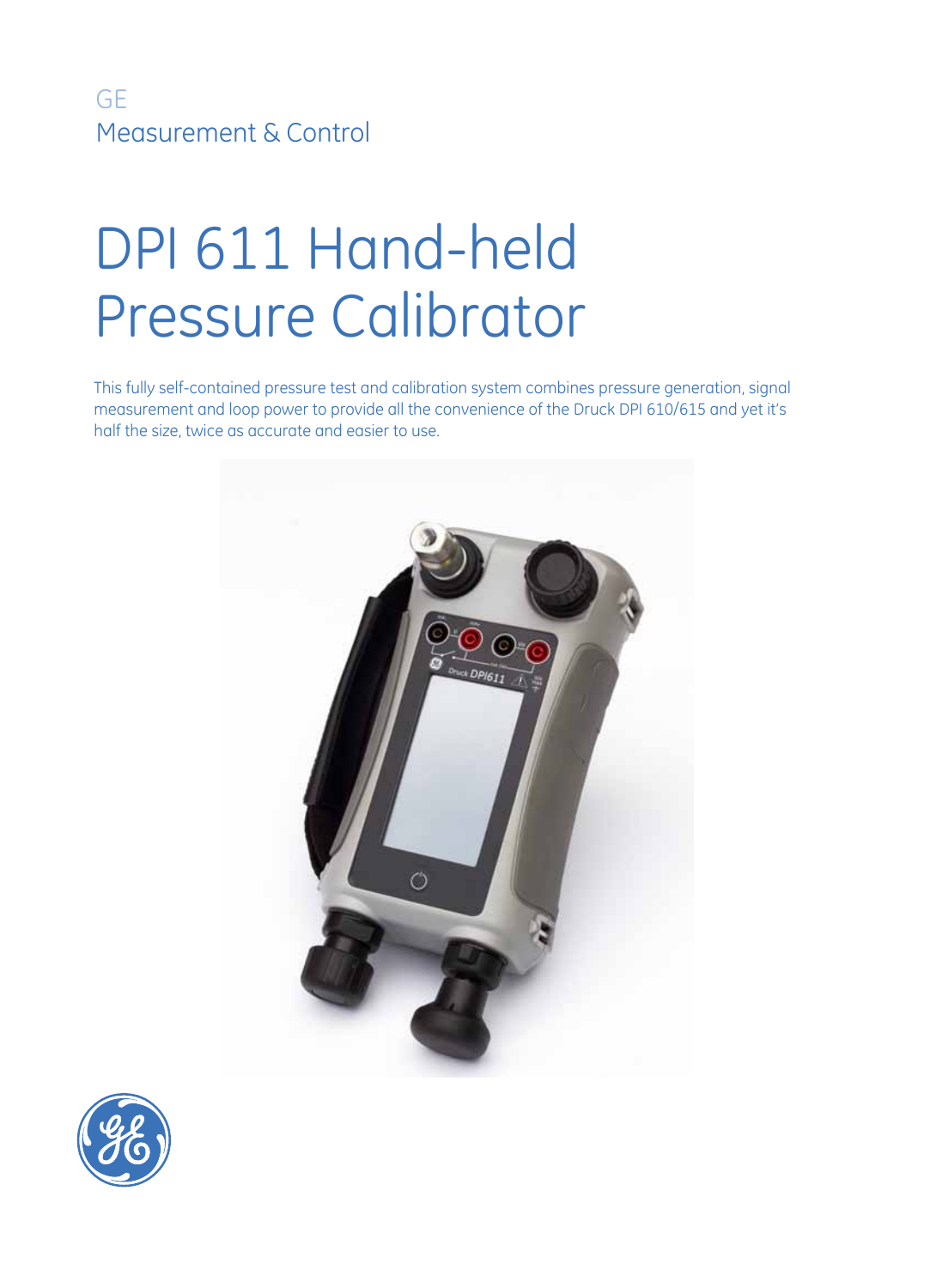### DPI 611 hand-held pressure calibrator

**The DPI 611 is the fourth generation in the DPI 600 family, which was first introduced in 1984. The DPI 600 family revolutionized test and calibration by providing all the tools for pressure generation and signal measurement in selfcontained portable packages. The DPI 600 soon became the industry workhorse and today it is simply known as the "Druck."**

Building on the technical legacy and more than three decades of experience in pressure measurement and calibration, the DPI 611 provides all the convenience and reliability of a true "Druck," yet offers twice the performance in a product half the size.

- 50% smaller and 33% lighter than the DPI 610
- Generates 0 to 20 bar/300 psi in less than 30 seconds
- Creates 95% vacuum
- Pressure measurement is twice as accurate
- Three times better electrical accuracy
- Simplified touch screen interface with application DASHBOARD, quick TASK selection and FAVOURITES storage
- Fast, three touch set-up for any application
- Calculates PASS/FAIL errors, documents results and interfaces with calibration software



### Precision engineering

#### **Performance is a function of precision engineering.**

The innovative design of the DPI 611 pressure system can only achieve efficient generation and precise control through the use of carefully selected materials with high tolerance machining and perfect finishes.

The choice of case material and precision moulding ensures that the DPI 611 is both rugged and weatherproof.

State-of-the-art analogue and digital microelectronics contribute both accuracy and processing power to provide a class leading pressure and electrical capability with a unique simple-to-use interface.







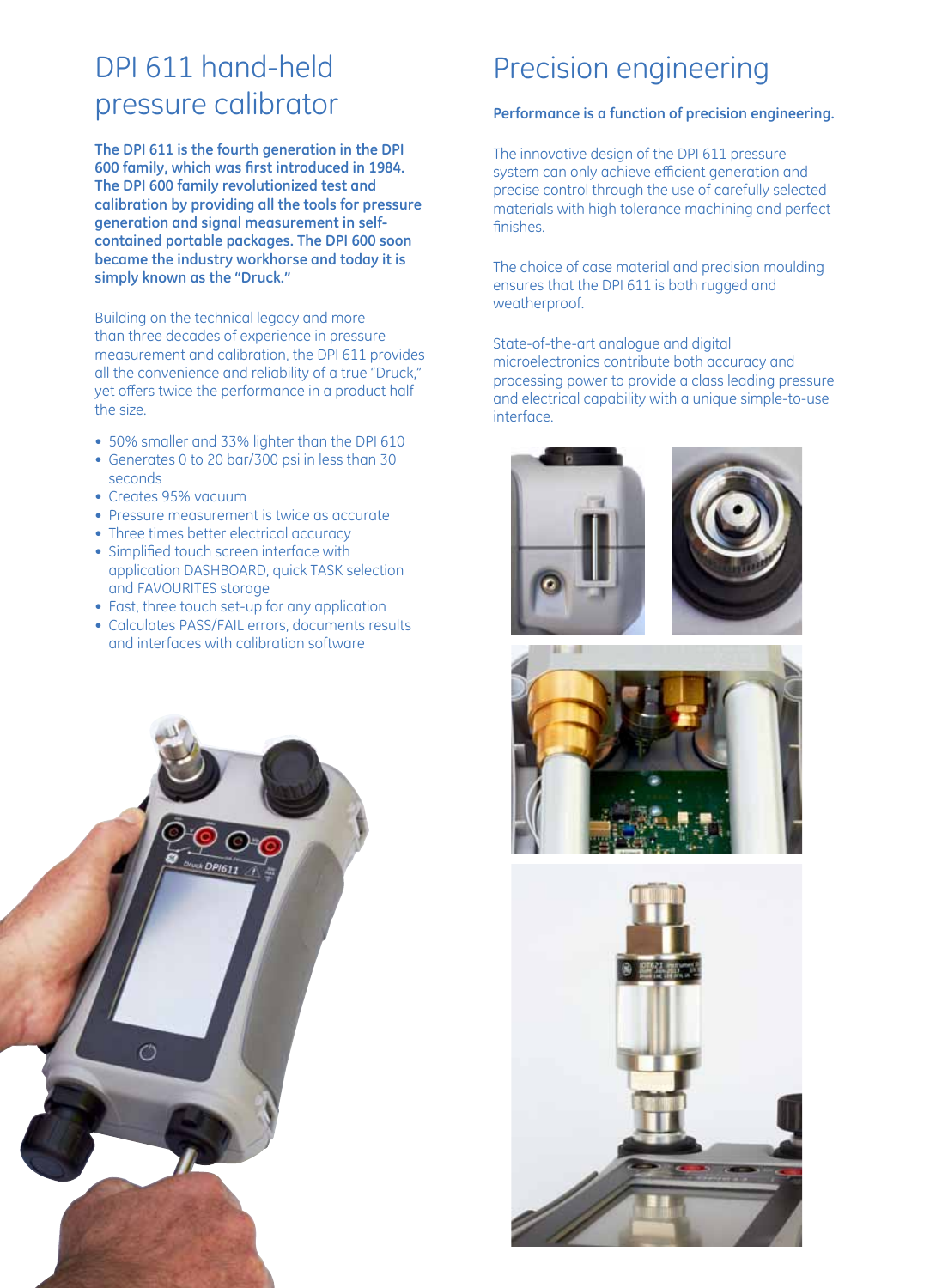## **PERFORMANCE IS A FUNCTION OF PRECISION ENGINEERING**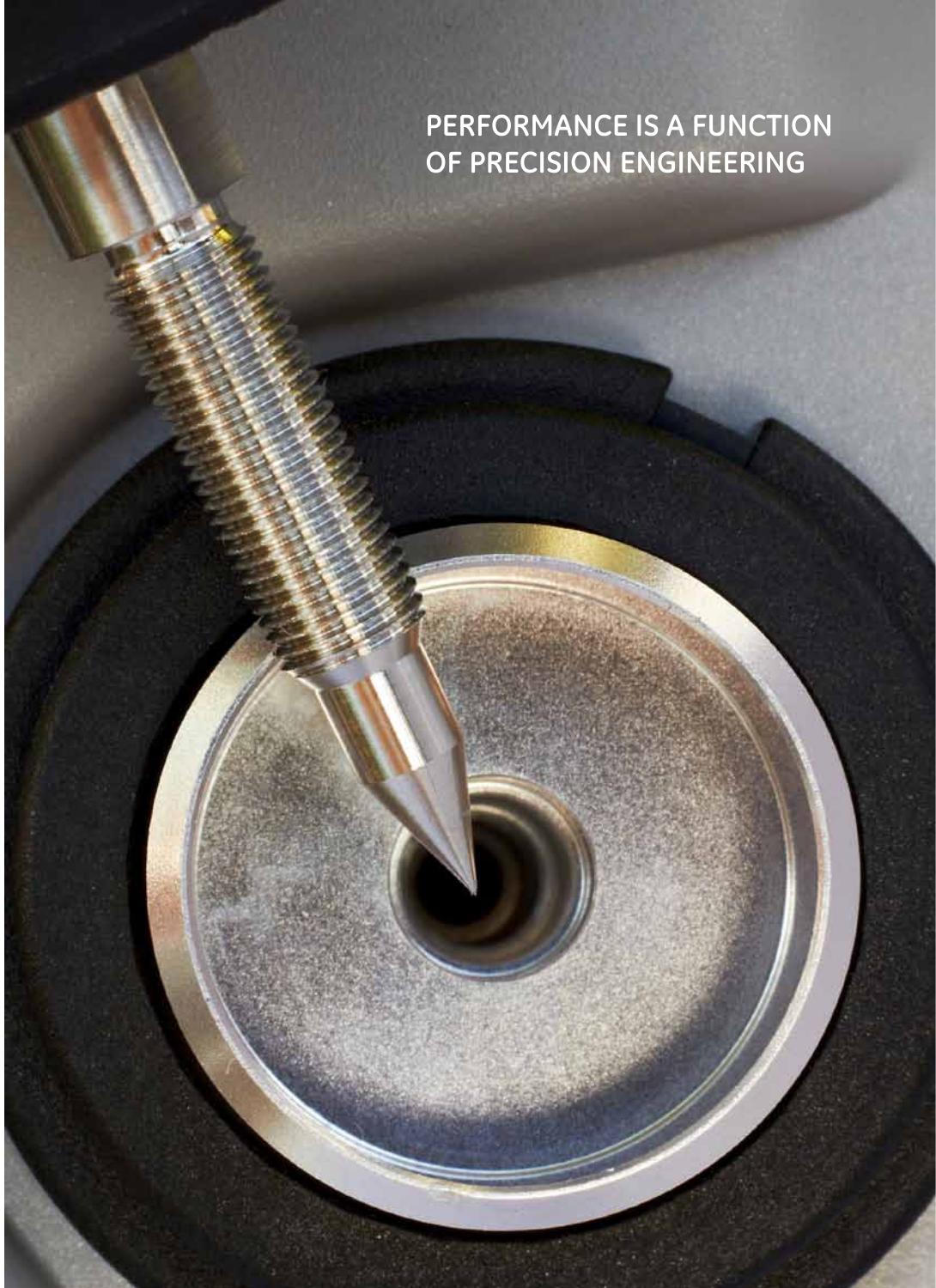### Pressure generation

With the DPI 611 you can generate from 95% vacuum to 20 bar/300 psi pneumatic pressure. A simple selector lets you convert from vacuum to pressure and with a few stokes of the pump, you will generate the required pressure. Fine adjustment is made with the built-in volume adjuster and falling calibration points are achieved with the precision vent valve.

- The redesigned mechanical system provides significantly improved performance, allowing you to generate 20 bar/300 psi while holding the instrument in one hand.
- It's also quicker, taking just 30 seconds to generate maximum pressure even with a one metre hose connecting the device.
- Ergonomic design, a hand strap you can position on the left or right and a soft over-moulding provide you with a firm grip for hand-held use and prevent the instrument from sliding when on a test bench.
- The proven mechanical design provides a simple-to-use, dependable system without the pitfalls of electromechanical devices; namely, poor reliability, regular servicing, dependence on battery condition and long pressure cycle times.

### Pressure accuracy



Using advanced silicon technology, the digitally corrected "Druck" pressure sensor achieves 0.0185% FS accuracy compared with 0.025% FS for the DPI 610/615.

Taking stability and temperature errors into account over the one year calibration period, the DPI 611 is more than twice as accurate as its predecessor. This is expressed as a total uncertainty to give you complete confidence in the

measurement accuracy between annual calibrations.

### Electrical capability

The DPI 611 retains the comprehensive electrical measurement and sourcing capability of the DPI 610 series, but has better accuracy and simplified connections.

|                                                | $P_1$ $P_2$ IDOS mA V mV 10 Vdc 24 V Switch |  |  |  |
|------------------------------------------------|---------------------------------------------|--|--|--|
| Measure $\checkmark$ $\checkmark$ $\checkmark$ |                                             |  |  |  |
| Source                                         |                                             |  |  |  |

 *P2 IDOS is an optional external pressure sensor.*

- The DPI 611 mA measurement accuracy includes one year stability, temperature errors and calibration uncertainty, making it three times more accurate than the DPI 610 series.
- For ease of use the electrical connectors have been rationalised to four 4mm sockets.

### Truly hand-held

The DPI 611 is truly a hand-held pressure calibrator, being 50% smaller and 33% lighter than the DPI 610.

- Redesign of the pressure assembly has resulted in a more efficient and higher performance system that is both smaller and lighter.
- State-of-the art microelectronics has reduced the size of the PCA (printed circuit assembly) and lowered the power consumption, which in turn means smaller batteries.
- Even though the instrument is much smaller, the touch display is almost twice as large for clear viewing and more information.



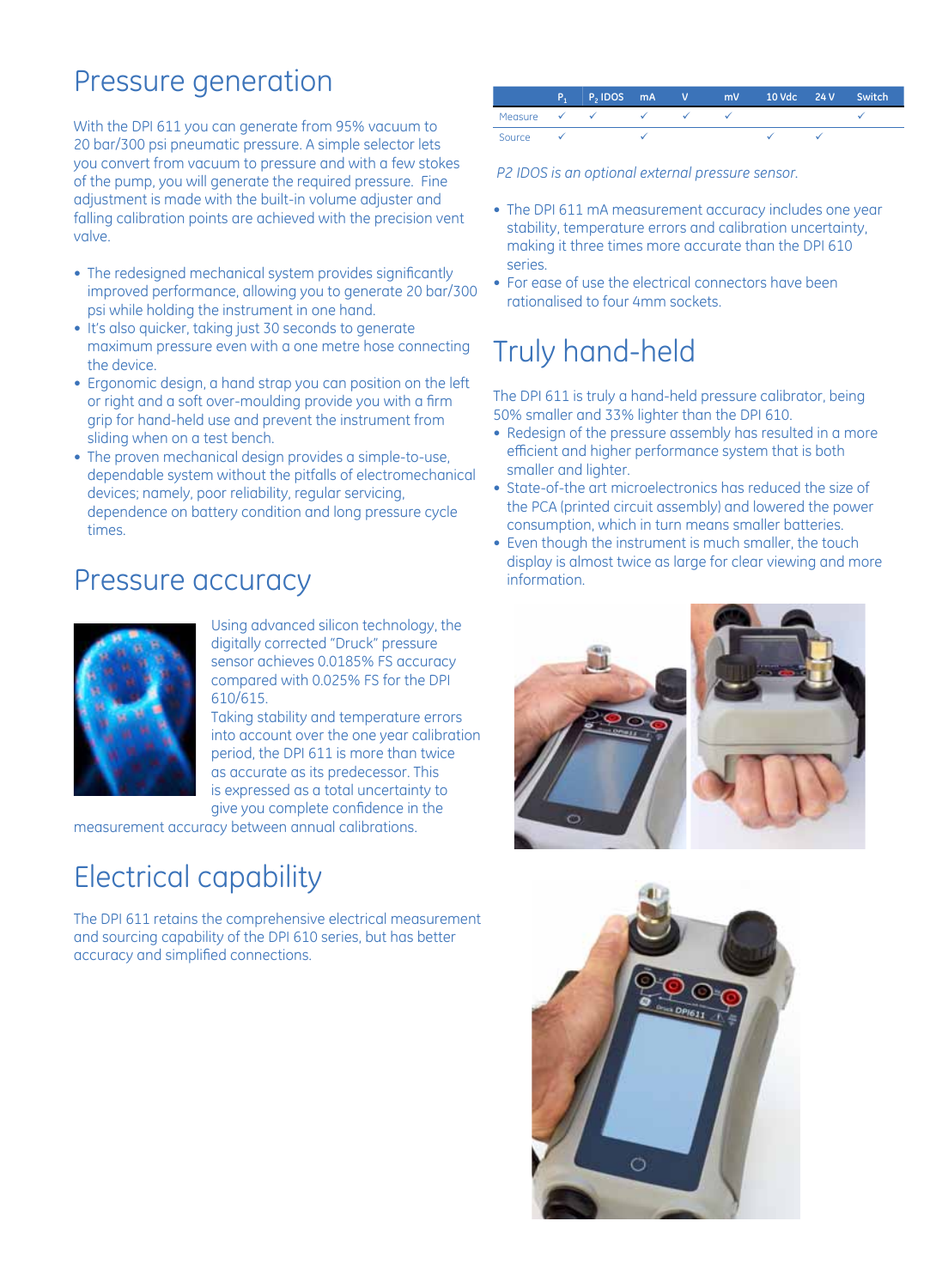## Quick-to-fit pressure connections

Making a leak-tight pressure connection in the field is inevitably frustrating. The DPI 611 comes with a quick-to-fit adaptor system that has a number of advantages over conventional methods:

- All adaptors, hoses and accessories, including the dirt moisture trap, are quick and simple to fit. No tools or sealing are required and connections are leak free.
- Damaged adaptors are very simply replaced and there's no repair downtime.
- Making leak tight connections wastes time and for several joints, it takes longer than a calibration. The DPI 611 system is proven to significantly reduce set-up time.





### Easy as 1, 2, 3

### Simplified touch screen

The DPI 611 uses the same interface design as the unique and award-winning DPI 620 Genii (Measures magazine innovative product of 2014).

- The DASHBOARD allows quick application selection without menus or special keys - just tap the app.
- The TASK menu provides a library of popular configurations. From the calibrator screen three simple gestures completely reconfigure the DPI 611 for the next job.
- From the FAVOURITES menu it's even quicker to access regularly used and customised TASKS.
- The DPI 611 touch screen only shows function keys when they're required, making it quicker and simpler to use than complex keypads with special function keys and key combinations.
- Application connection diagrams can be viewed on screen

#### 1) Swipe from right to left 2) Touch to make a selection 3) Touch to select the TASK

# **BB** Current 20.0000 55.0000 mA **Co. Pressure** Gauge 20.000  $20.0$ bar



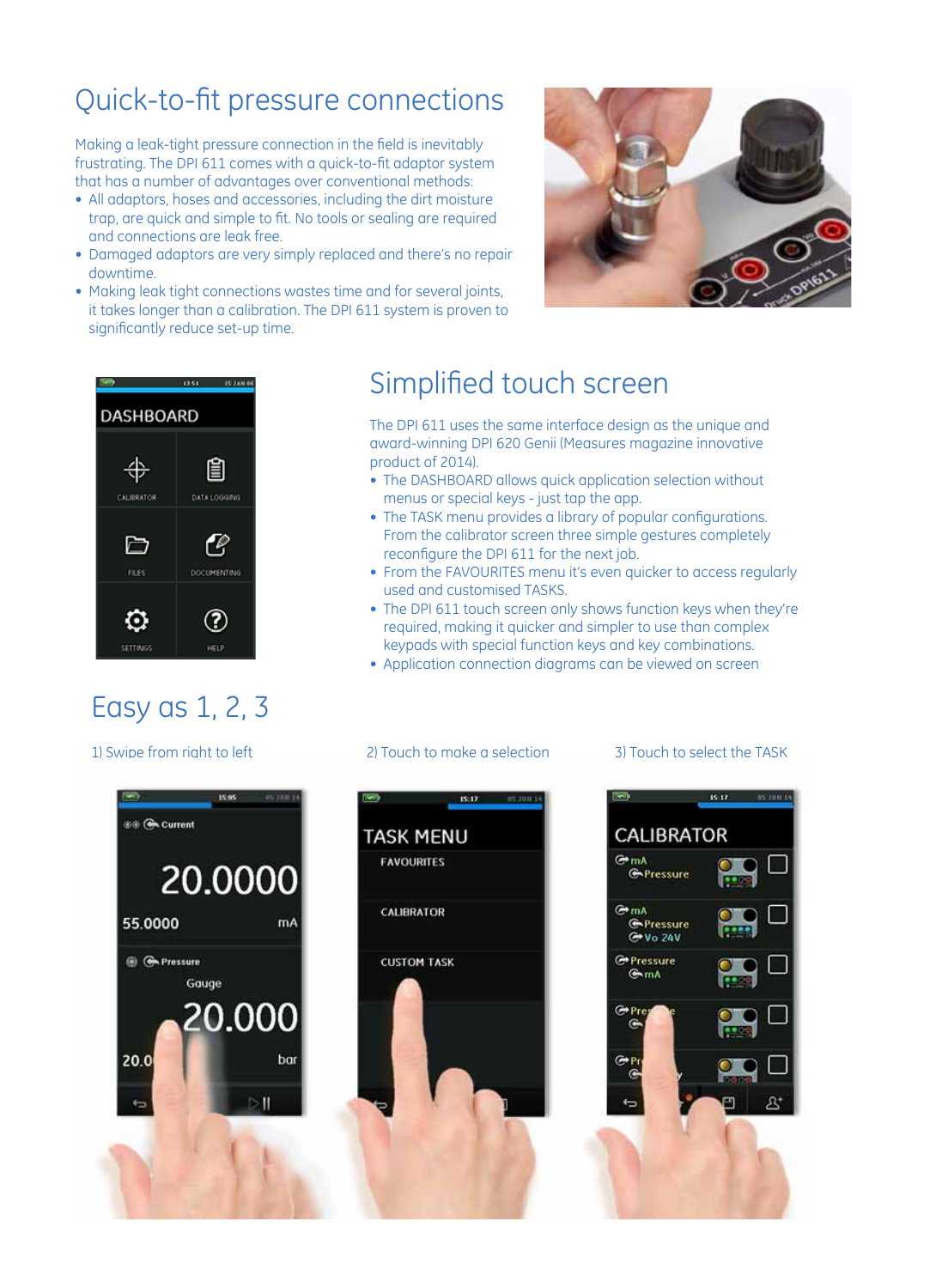### DPI 611 external features

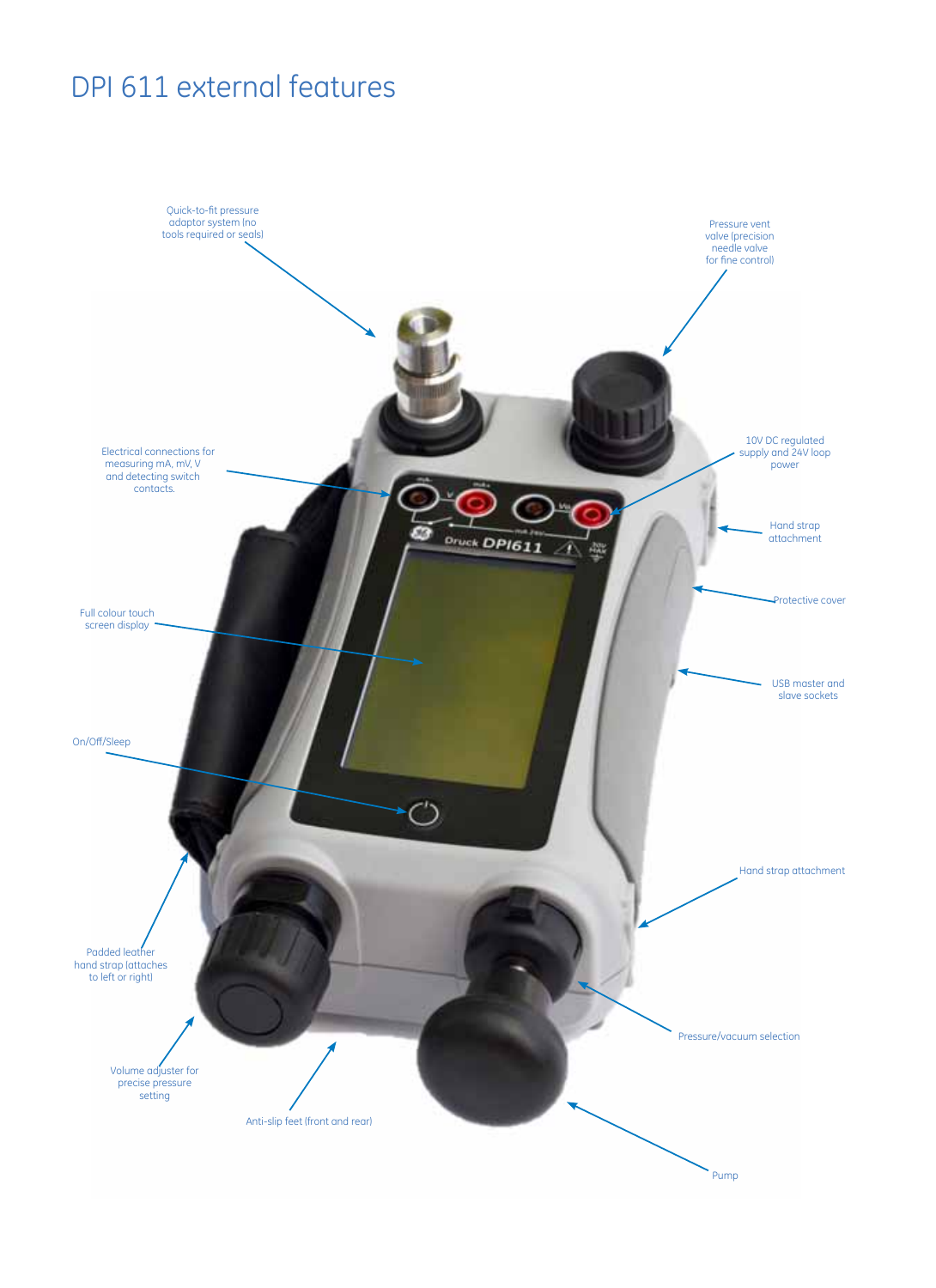### Fully documenting

The DPI 611 is a simple-to-use "everyday" tool for maintaining and calibrating pressure instruments. It also has the advanced features of the DPI 620 Genii for automating calibration procedures, calculating errors and interfacing with PCs and calibration and maintenance systems.

- Automated calibration procedures
- PASS/FAIL error analysis
- Multi-channel data logging
- 8 GB (nominal) user memory
- Connectivity with leading calibration and maintenance software including 4Sight from GE

#### **Automated calibration procedures**

Procedures generated by calibration management software can be downloaded to the DPI 611. These procedures are presented as a list of work orders and when selected, each one will configure the DPI 611 to calibrate a specific device. The procedures run automatically and all you have to do is set the pressure. The data is recorded digitally ready to be uploaded to the management software.

Using the DPI 611 with automated procedures significantly reduces the time taken to calibrate a device, from typically 40 minutes to less than 10 minutes including the time to set-up. Further time is saved when assessing the data and creating calibration reports because these operations are automated within the software.

#### **PASS/FAIL error analysis**

Error analysis calculates the error of the device being tested and reports a pass or fail. The error is displayed live allowing zero and span adjustments to be assessed as they are made.

#### **Multi-channel data logging**

The DPI 611 can record data from three channels simultaneously by manually touching a record button or automatically at a user set interval. Data can be reviewed on screen or the data file can be transferred to a PC for further analysis.

#### **Connectivity with leading calibration and maintenance software**

The DPI 611 integrates with leading calibration and maintenance software including 4Sight from GE. Typically such applications provide an automated and paperless solution to calibration and realise significant benefits including reduced operating costs, regulatory compliance and improved process efficiency.

### 4Sight calibration and maintenance software



4Sight is the new state-of-the-art, integrated, web-based Software as a Service (SaaS) calibration manager.

- Maintains compliance with industry standards
- Provides a full-time and date stamped audit trail
- Significantly reduces your operating costs
- Provides automated paperless solutions
- Ensures that you are always ready for an audit
- Optional web hosting means no IT overhead

4Sight calibration and maintenance software gives you total control for all your calibration and maintenance tasks.

- Software
- Mobile solutions
- Workshop solutions
- Global service

4Sight calibration management software will help you comply with regulations, reduce running costs and improve process efficiency. As your calibration manager, its automated workflow, robust data and complete traceability will significantly reduce calibration and maintenance costs.

Please visit http://www.ge-mcs.com/4sight for more information.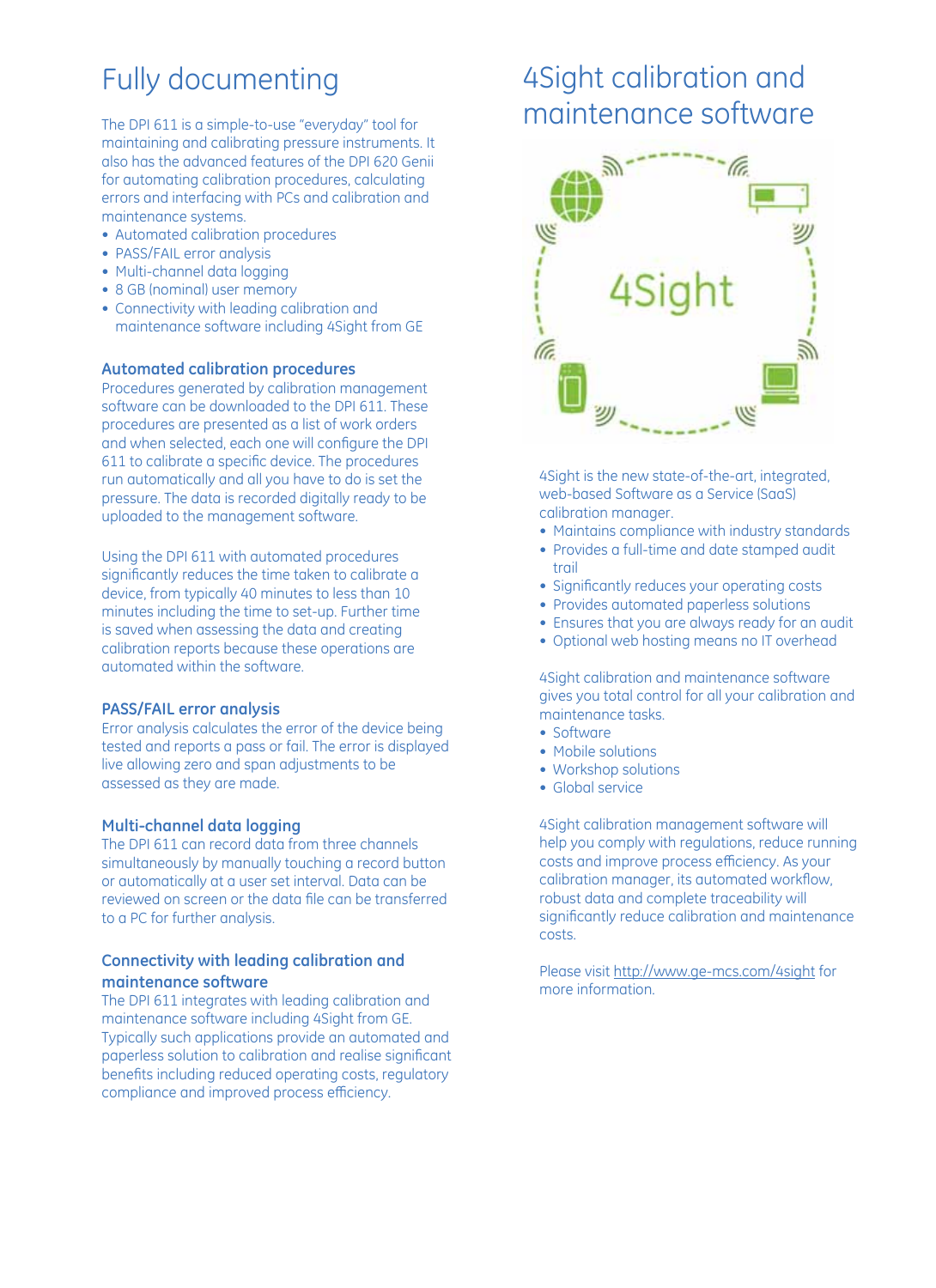### Advanced features

**Step and ramp mA output:** Simply configured for simulating transmitter outputs into control loops, testing valve positioners and checking safety systems. The function has programmable end points, manual or automatic sequencing and the following options for quick set-up:

- % step: The step size is defined as a percentage. For example 25% provides five test points of 4, 8, 12, 16 and 20 mA.
- Defined step: The step size is defined as a value in mA.
- Span check: Toggles between two end points, for example, 4 and 20 mA for checking zero and FS.
- Ramp: A linear ramp between two end points with programmable travel and dwell times is perfect for dynamically testing switches.

|           | 19:35 | 85.70 % 13 |               |   | 15:37 | 05 JUN 14           |
|-----------|-------|------------|---------------|---|-------|---------------------|
| Corrent   |       |            | ®® → Current  |   |       |                     |
|           |       |            | π             |   |       |                     |
|           | 4.000 | ▀          |               |   |       | 15.200              |
| 24.000    |       | mA         | 24.000        |   |       | mA                  |
|           |       |            |               |   |       |                     |
| Ð         |       | O.         | ⊡             | ₿ |       | O                   |
| $\bullet$ |       | 0.000      | $\oplus$<br>Θ |   |       | 0.000               |
|           |       |            |               |   |       | $\triangleright$ II |

*25% step manual advance RAMP automatic cycle*

**Nudge:** Simply used to make a small incremental change to a mA output using up/down keys. This is great for determining trip values.

**Switch test:** Automates the capture of pressure switch actuation and de-actuation values and calculates the hysteresis.



**Pressure leak test:** This automated procedure for detecting leaks and determining leak rates has programmable settle and run times. The start and end pressures are reported along with the pressure change and leak rate.

|                   | 15:42<br>05 JUN 14 |
|-------------------|--------------------|
| <b>A</b> Pressure |                    |
| Gauge             |                    |
|                   | 2549.58            |
| 20000.00          | mbar               |
| <b>Start</b>      | 2579.16            |
| End               | 2558.05            |
| Change            | -21.11             |
| Rate (per minute) | -63.32             |
|                   |                    |
|                   |                    |

**Max/min:** Captures maximum and minimum values and calculates the mean.

**Relief valve:** Captures the venting pressure of a relief valve.

**Scaling:** Scales the measured value into a process value. For example, mA expressed as a %. Flow correction is available for scaling differential flow transmitter outputs.

**Pressure Resolution:** Adjustable from four to seven digits; this matches the displayed value to that of the test device for easy comparison.

**Help:** The DPI 611 is provided with a multi-lingual quick user guide to get you up and running without delay. For convenience, the full manual is stored digitally within the instrument and can be transferred to a PC for viewing or printing. In the help application you can also view wiring connection diagrams.

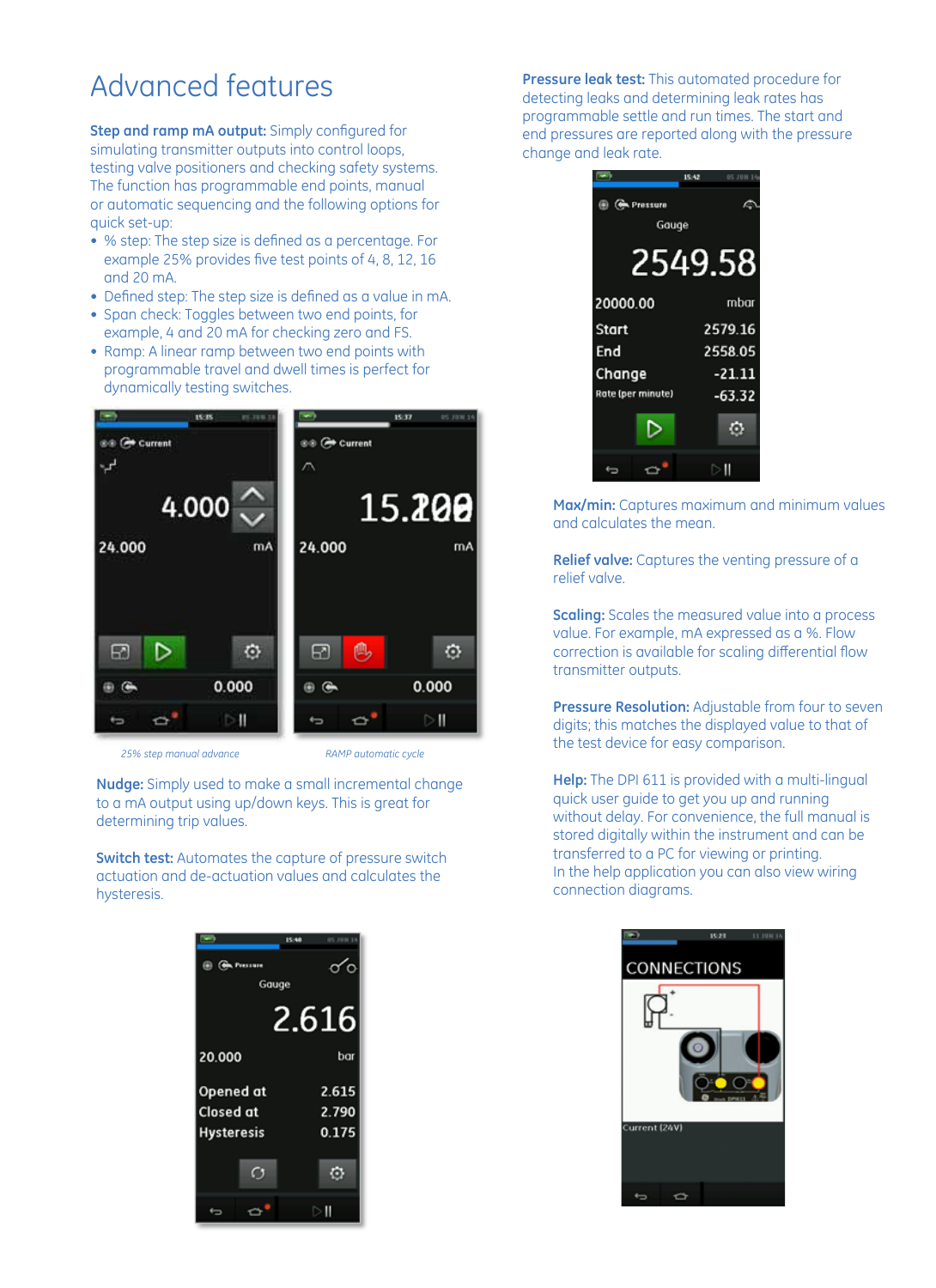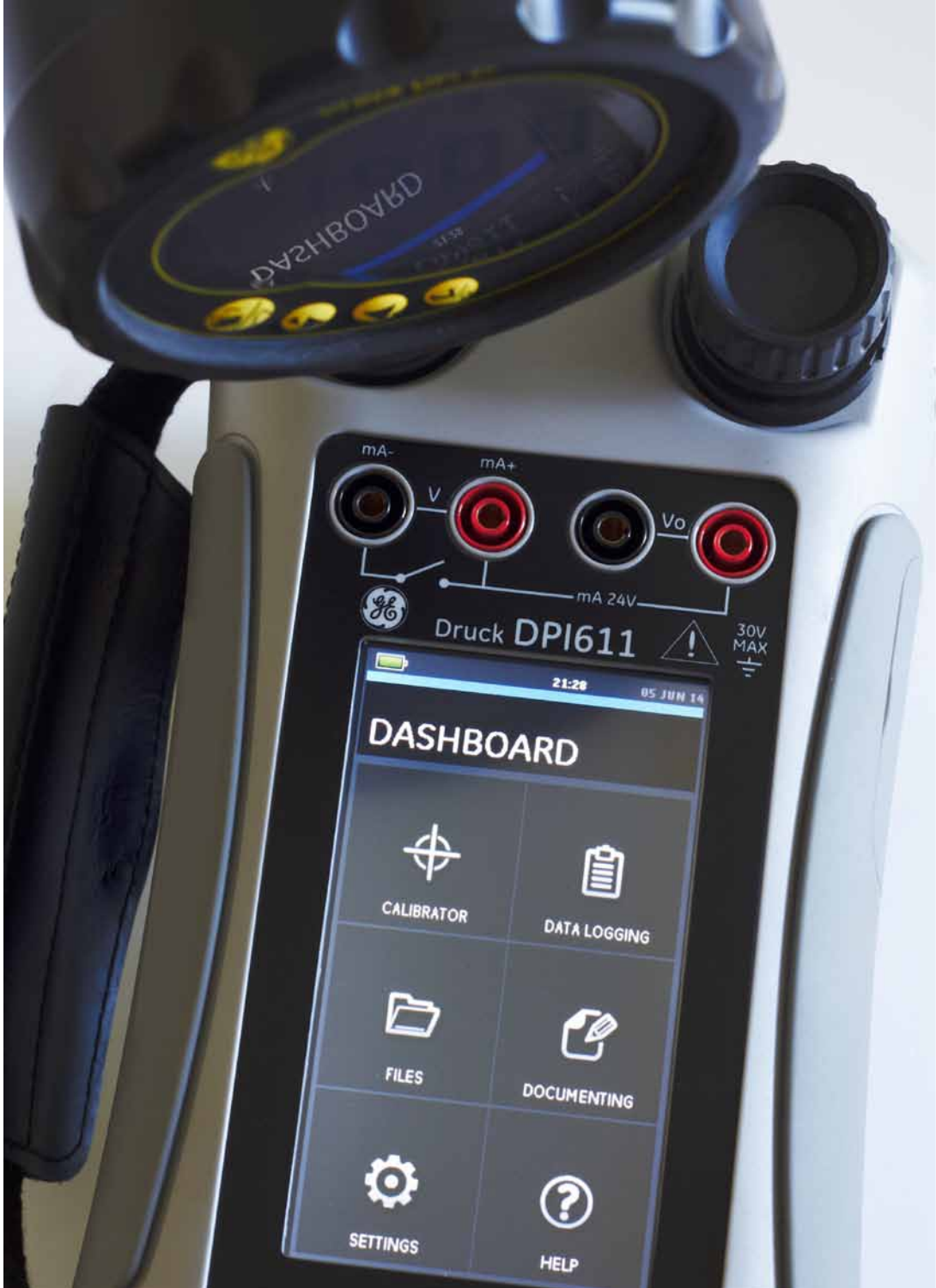### **Specifications**

| Pressure (gauge ranges referenced to atmosphere) |                |                       |                                                                                |                                |  |
|--------------------------------------------------|----------------|-----------------------|--------------------------------------------------------------------------------|--------------------------------|--|
| Pressure<br>Range                                |                | Accuracy <sup>1</sup> | Total uncertainty <sup>2</sup><br>10° to 30°C<br>(50° to 86°F)<br>for one year | Over-<br>pressure <sup>3</sup> |  |
| bar                                              | psi            | %FS                   | %FS                                                                            | %FS                            |  |
| $-1$ to $1$                                      | $-14.5$ to 15  | 0.0185                | 0.025                                                                          | 150                            |  |
| $-1$ to 2                                        | $-14.5$ to 30  | 0.0185                | 0.025                                                                          | 150                            |  |
| $-1$ to $7$                                      | $-14.5$ to 100 | 0.0185                | 0.025                                                                          | 150                            |  |
| $-1$ to 10                                       | $-14.5$ to 150 | 0.0185                | 0.025                                                                          | 150                            |  |
| $-1$ to 20                                       | $-14.5$ to 300 | 0.0185                | 0.025                                                                          | 150                            |  |

*FS = Full scale*

*1 Accuracy defined as non-linearity, hysteresis and repeatability.*

*2 Add 0.001%FS/°C from -10°C to 10°C and 30°C to 50°C (14°F to 50°F and 86°F to 122°F). 3 The system is protected from over-pressure with an internal pressure relief valve.*

#### **Pressure media**

Most gases compatible with aluminium, brass, stainless steel, nitrile and polyurethane seals, PTFE, acetal, nylon

#### **Pressure connection**

Tool-less quick-fit connection. Supplied with G1/8 female and 1/8 NPT female adaptors. Other adaptors available, see accessories.

#### **External pressure modules**

IDOS (intelligent digital output sensor) pressure modules can be connected via a USB converter P/N IO620-USB-IDOS to extend the measuring range of the instrument. Please refer to the IDOS UPM datasheet.

| <b>Electrical measurement and source</b> |                                                                           |       |                                                                                                       |                   |  |  |
|------------------------------------------|---------------------------------------------------------------------------|-------|-------------------------------------------------------------------------------------------------------|-------------------|--|--|
|                                          | <b>Total uncertainty</b><br>10°C to 30°C<br>(50° to 86°F)<br>for one year |       | <b>Additional error</b><br>-10°C to 10°C<br>& 30°C to 50°C<br>(14°F to 50°F<br>and 86°F to<br>122°F). | <b>Resolution</b> |  |  |
|                                          | %Rdg + %FS                                                                |       | %FS/°C                                                                                                |                   |  |  |
| Measure mode                             |                                                                           |       |                                                                                                       |                   |  |  |
| <b>DC Voltage</b>                        |                                                                           |       |                                                                                                       |                   |  |  |
| $+/- 200$ mV                             | 0.018                                                                     | 0.005 | 0.001                                                                                                 | 0.001             |  |  |
| $+/- 2000$ mV                            | 0.018                                                                     | 0.005 | 0.001                                                                                                 | 0.01              |  |  |
| $+/- 20 V$                               | 0.018                                                                     | 0.005 | 0.001                                                                                                 | 0.00001           |  |  |
| $+/- 30 V$                               | 0.018                                                                     | 0.005 | 0.001                                                                                                 | 0.0001            |  |  |
| Current                                  |                                                                           |       |                                                                                                       |                   |  |  |
| $+/- 20$ mA                              | 0.015                                                                     | 0.006 | 0.001                                                                                                 | 0.0001            |  |  |
| $+/- 55$ mA                              | 0.018                                                                     | 0.006 | 0.001                                                                                                 | 0.0001            |  |  |
| Source mode                              |                                                                           |       |                                                                                                       |                   |  |  |
| <b>DC Voltage</b>                        |                                                                           |       |                                                                                                       |                   |  |  |
| 10V (Fixed, 25mA max.)                   | $\overline{0}$                                                            | 0.1   | $\mathbf 0$                                                                                           | 0.001             |  |  |
| 24V (Fixed, 25mA max.)                   | $\overline{0}$                                                            | 1.0   | 0                                                                                                     | 0.001             |  |  |
| Current                                  |                                                                           |       |                                                                                                       |                   |  |  |
| 0 to 24 mA                               | 0.018                                                                     | 0.006 | 0.001                                                                                                 | 0.001             |  |  |
| 0 to 24 mA (internal<br>loop power)      | 0.018                                                                     | 0.006 | 0.001                                                                                                 | 0.001             |  |  |

### **Multiple parameter display capability**

The display can be configured to show a maximum of three simultaneous reading windows as follows: pressure, electrical measurement or electrical source, IDOS external pressure module.

| <b>General specifications</b>   |                                                                                                                             |
|---------------------------------|-----------------------------------------------------------------------------------------------------------------------------|
| <b>Display</b>                  | Size: 110 mm (4.3in) diagonal. 480 x 272 pixels. LCD colour<br>display with touch screen                                    |
| <b>Internal memory</b>          | 8 GB (nominal) user memory for automated procedures,<br>calibration data and data log files                                 |
| Languages                       | English (default), Chinese, Dutch, French, German, Italian,<br>Japanese, Korean, Portuguese, Russian, Spanish               |
| <b>Operating</b><br>temperature | -10° to 50°C (14° to 122°F). 0° to 40°C (32° to 104°F) when<br>powered from optional mains adaptor IO620-PSU                |
| <b>Storage</b><br>temperature   | -20° to 70°C (-4° to 158°F)                                                                                                 |
| <b>Ingress protection</b>       | IP 54. Protected against dust and splashing water from any<br>direction                                                     |
| <b>Humidity</b>                 | 0 to 90% RH none condensing. To Def Stan 66-31, 8.6 cat III                                                                 |
| <b>Shock / vibration</b>        | BS EN 61010-1:2010 / MIL-PRF-28800F CLASS 2                                                                                 |
| <b>Altitude</b>                 | Up to 2000m                                                                                                                 |
| <b>EMC</b>                      | BS EN 61326-1:2013                                                                                                          |
| <b>Electrical safety</b>        | BS EN 61010-1:2010                                                                                                          |
| <b>Pressure safety</b>          | Pressure Equipment Directive - Class: Sound Engineering<br><b>Practice (SEP)</b>                                            |
| <b>Enclosure materials</b>      | Polycarbonate, polyamide, polypropylene, acrylic, cotton                                                                    |
| <b>Approved</b>                 | CE marked                                                                                                                   |
| Size (L:W:H)                    | 270 x 130 x 120mm (10.6 x 5.1 x 4.7 in)                                                                                     |
| Weight                          | 1.96Kg (4.3lbs) including batteries                                                                                         |
| Power supply                    | 8 x AA alkaline batteries<br>Optional mains adaptor P/N IO620-PSU 100 - 260V +/-<br>10%, 50 / 60Hz AC, Output DC V=5A, 1.6A |
| <b>Battery life</b>             | 18 to 26 hours depending on functions                                                                                       |
| Connectivity                    | USB type A, USB type mini B                                                                                                 |

### Ordering Information

Please use the following part numbers when ordering:

**DPI611-05G** for -1 to 1 bar / -14.5 to 15 psi gauge range **DPI611-07G** for -1 to 2 bar / -14.5 to 30 psi gauge range **DPI611-10G** for -1 to 7 bar / -14.5 to 100 psi gauge range **DPI611-11G** for -1 to 10 bar / -14.5 to 150 psi gauge range **DPI611-13G** for -1 to 20 bar / -14.5 to 300 psi gauge range

Please order accessories by part number as separate line items.

Each DPI 611 is supplied with a set of alkaline batteries, hand strap, test leads, G1/8 female and 1/8 NPT female adaptors, calibration certificate, quick user guide and an electronic copy of the user manual stored in memory on the instrument.

*FS = Full scale Rdg = reading*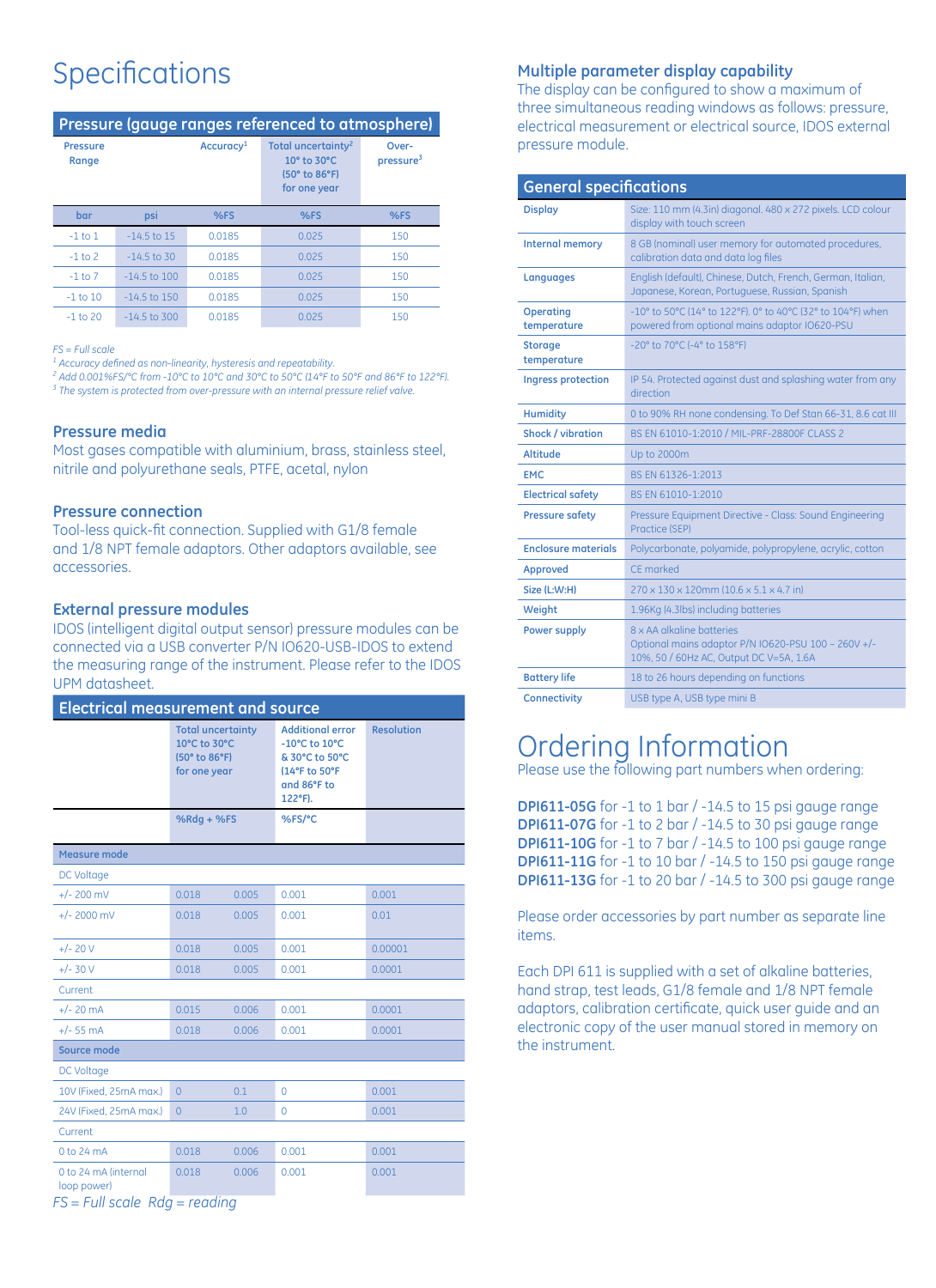### **Accessories**

#### **Carrying case (P/N TBA)**

A tailored fabric carry case with carrying strap allows the DPI 611 to be used without removing it from the case.

#### **Rechargeable battery pack (P/N TBA)**

Use in place of AA cells. The battery pack can be charged within the instrument or externally.

P/N IO620-PSU mains adaptor is also required for charging.

#### **Mains adaptor (P/N IO620-PSU)**

A universal input mains adaptor. Input voltage 100 to 240 VAC 50/60 Hz. Mains socket adaptors are provided.



#### **USB cable (P/N IO620-USB-PC)**  Connects the DPI 611 to a PC.

#### **IDOS to USB converter (P/N IO620- IDOS-USB)**

Allows connection of an IDOS universal pressure module to the DPI 611. P/N IO620-USB-PC is also required to connect the converter to the DPI 611 USB port.

**USB to RS 232 cable (P/N IO620-USB-RS232)** Connects the DPI 611 to an RS 232 interface.

#### **Dirt moisture trap (P/N IO620-IDT621)**

Prevents contamination of the DPI 611 pneumatic system and cross contamination from one device under test to another. The trap connects directly to the pressure port and replicates the DPI 611 quick fit connection for compatibility with the standard adaptors, adaptor kits and hoses.



#### **Pneumatic hose**

A high pressure pneumatic hose rated to 400 bar (5800 psi). The hose connects directly to the DPI 611 pressure port and replicates the quick fit connection for compatibility with the standard adaptors supplied and the adaptor kits.



**P/N IO620-HOSE-P1:** 1m/3.28ft pneumatic hose kit **P/N IO620-HOSE-P2:** 2m/3.28ft pneumatic hose kit

### **Pressure adaptor set**

A set of test point adaptors to connect the tool-less quick fit DPI 611 pressure port or the extension hoses to the device under test



**P/N IO620-BSP:** G1/8 male and G1/4 male, G1/4 female, G3/8 female and G1/2 female **P/N IO620-NPT:** 1/8" male and 1/4"male, 1/4" female, 3/8" female, and 1/2" female **P/N IO620-MET:** 14 mm female and 20 mm female



#### **Comparator adaptor (P/N IO620- COMP)**

For greater efficiency, two test devices can be connected at the same time. The adaptor connects to the pressure port of the DPI 611 and provides two outlet ports. Compatible with the standard adaptors supplied and the adaptor kits.



### Related Products

For information on the wide range of pressure, temperature and electrical test and calibration equipment please visit our web site at www.ge-mcs. com/en/pressure-and-level.